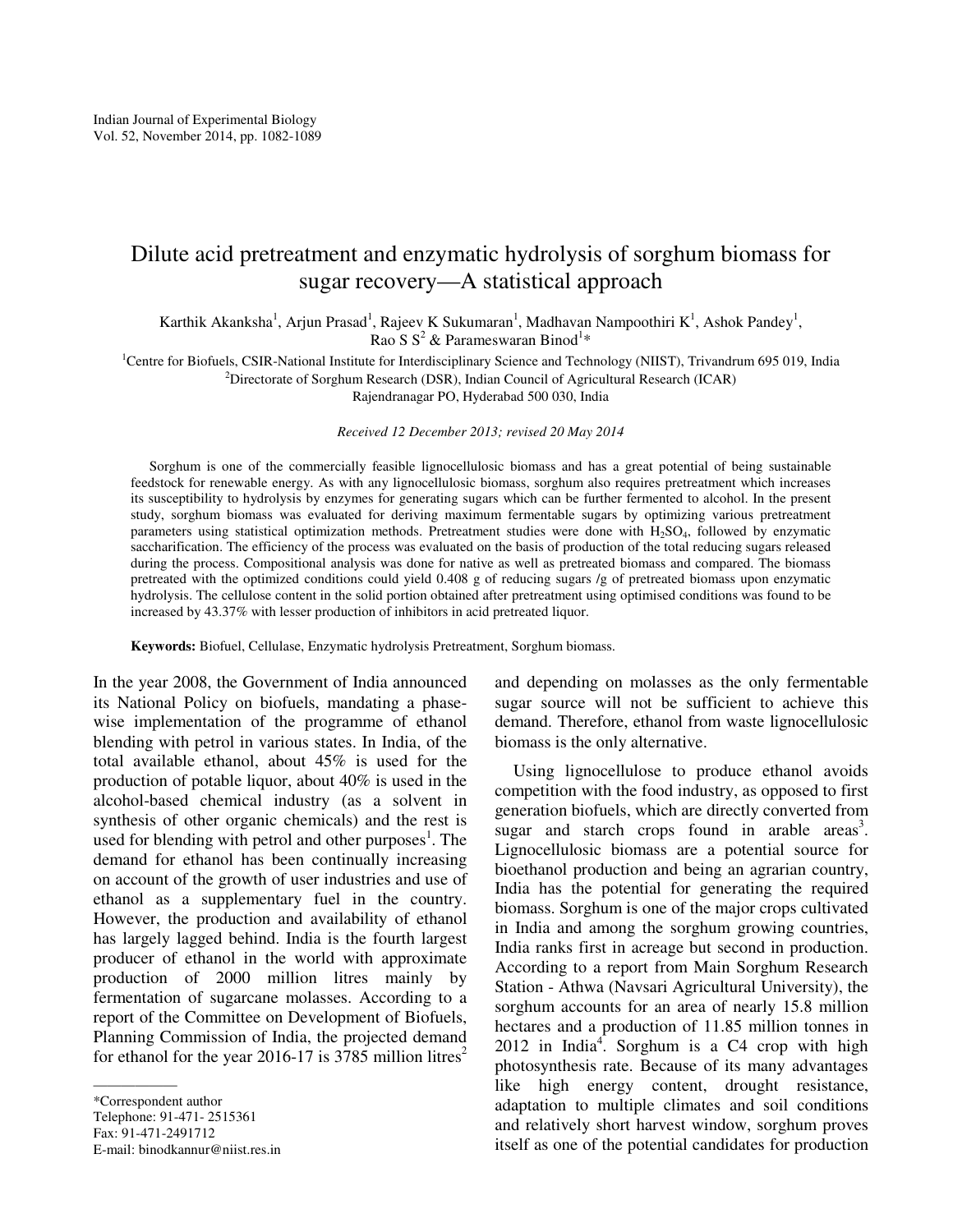of biofuels. Pretreatment of the raw material, enzymatic hydrolysis of the pretreated raw materials into fermentable sugars and further fermentation of these sugars into ethanol are the three main steps in conversion of lignocelluloses to ethanol. Out of these, pretreatment process utilizes as much as 30% of the total ethanol production  $cost^5$ . Current challenges in efficient and effective pretreatment process are reducing the cost (capital and operating) of the process, requirement for low particle size so as to increase surface area-to-mass ratio for maximum exposure to contact surfaces, minimizing the accumulation of inhibitory products that could interfere with the subsequent fermentation<sup>6,7</sup>. Different methods, like acid, alkali, organic solvent and heat treatments have been already studied for pretreatment of various biomass. Acid pretreatment is preferred here as it removes hemicellulose portion in liquid fraction after pretreatment<sup>8</sup>. This hemicellulose fraction can be used for production of value added products like amino acids viz lysine, 2, 3-butanediol, xylitol, lactic acid, butanol, etc.

The aim of the present study is to optimize the dilute acid pretreatment process and to study the effects of acid concentration, solid loading, temperature and time of pretreatment on the production of maximum fermentable reducing sugars (RS) after the enzymatic hydrolysis of pretreated biomass. Dilute  $H_2SO_4$  has been chosen for study as it has several advantages like low cost and easy availability. The data of maximum sugar production with optimised pretreatment conditions may give idea about maximising ethanol production. The process was statistically optimized using response surface methology (RSM).

### **Material and Methods**

*Raw material*—The sorghum biomass was received from Directorate Sorghum Research Institute, Hyderabad. The dried sorghum stalks were milled using a knife mill so as to obtain the particle size less than 10 mm. The milled samples were then mixed thoroughly, packed in air tight containers and stored at room temperature till further use.

*Optimisation of dilute sulphuric acid pretreatment*—Optimisation of dilute acid pretreatment of sorghum biomass was carried out by statistical method. The experimental design and statistical analysis were performed using Minitab 15.1.1.0 (Minitab Inc USA). A three level Box Behnken factorial design was employed to optimize the

combined effect of six independent variables. The parameters for pretreatment as well as enzymatic hydrolysis were optimised using a single model rather than optimising them separately. The six variables in this model were selected as: 4 for acid pretreatment and 2 for enzymatic hydrolysis. Sulphuric acid concentration  $(0.5-4\%)$  (v/v), solid loading [SL(P)] (10-15%) (w/w), residence time (15-60 min) and temperature of pretreatment  $(120 - 200 \degree C)$  were the factors studied for acid pretreatment while enzyme concentration (6.5-30 FPU/g) and solid loading [SL(E)] (10-20%) (w/w) were studied for enzymatic hydrolysis. The range and levels of variables studied are given in Table 1. Based on the results obtained from the first model, another Central Composite Design was employed for further fine tuning of selected parameters for maximizing the sugar yield (Table 2).

*Enzymatic hydrolysis of pretreated sorghum biomass*—Each pretreated biomass was subjected to enzymatic hydrolysis using commercial cellulase from Zytex India Pvt. Ltd., Mumbai, India. Experiments were done in 150 mL screw capped flasks and pretreated biomass and enzyme was added as shown in the Table 1 for each run. In addition to this, the mixture contained tween 80 (0.05%, w/v) and antibiotic solution  $(1\%, v/v)$  in 0.05 M citrate buffer, *p*H 4.8. The flasks were incubated at 50 °C in shaking water bath at 200 rpm. Samples were taken at 48 h of incubation, centrifuged at 10,000 rpm for 5 min and the supernatant was stored in -20 °C till further analysis.

*Analytical methods*—The total reducing sugar released was measured by 2, 5-dinitrosalicylic acid method<sup>9</sup>. The estimation was carried out in duplicates and values are reported as average values. The liquor obtained subsequent to the optimised pretreatment was analysed for quantification of component sugars as well as inhibitors by HPLC method. Sugars were analysed using Rezex RPM carbohydrate column (Phenomenex) with flow rate of 0.6 mL/min and deionised water as mobile phase, while inhibitors using organic acid column (Phenomenex) with flow rate of 0.6 mL/min and 0.01 N  $H<sub>2</sub>SO<sub>4</sub>$  as mobile phase.

### **Characterisation of native and pretreated biomass**

*Composition analysis*—The composition analysis of sorghum, native as well as pretreated one, was carried out as per the NREL protocols with slight modifications<sup>10</sup>. Briefly, the biomass was hydrolysed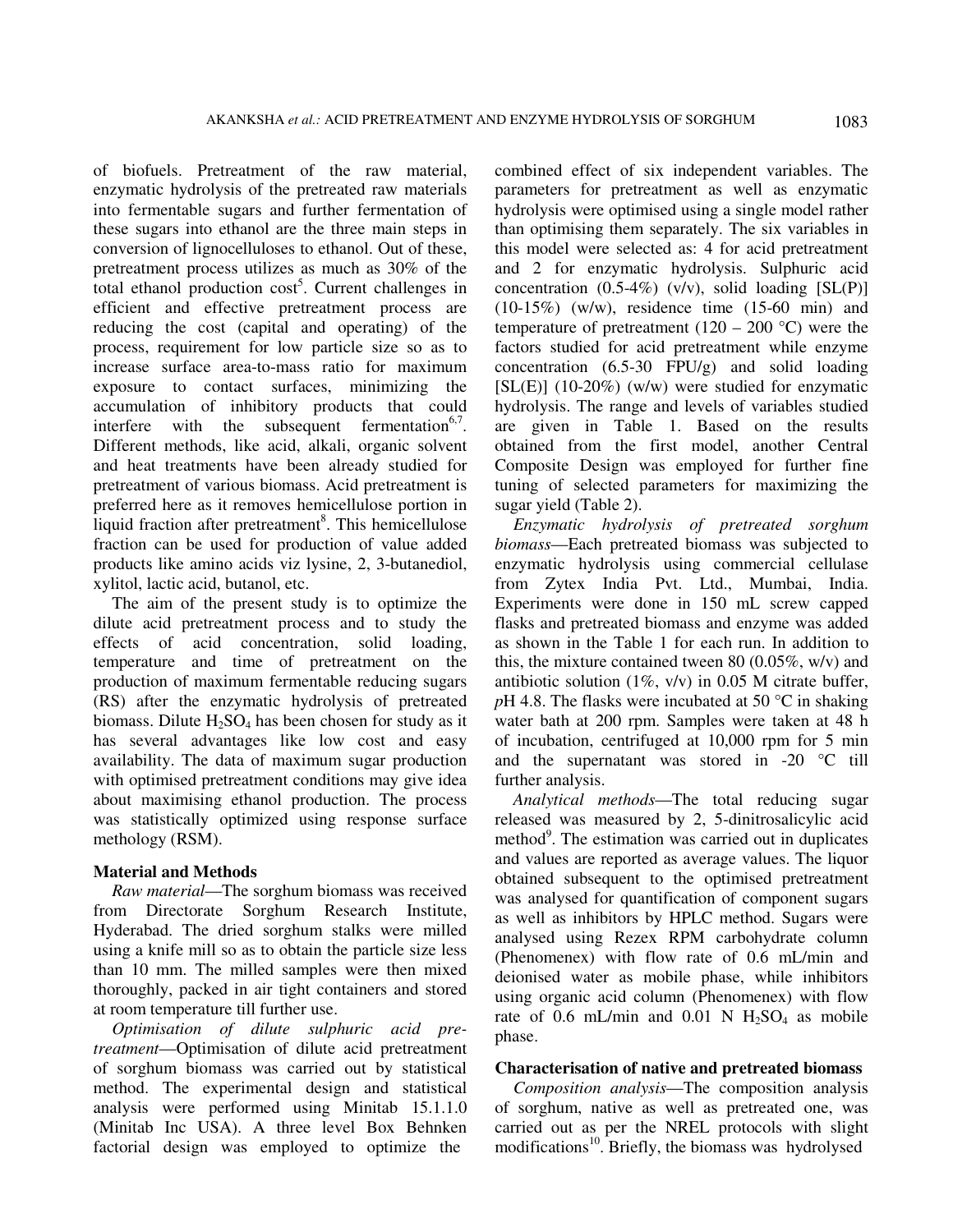## 1084 INDIAN J EXP BIOL, NOVEMBER 2014

|                | Table 1-Reducing sugar yields for individual runs of the RSM design (Box Behnken) |                |                 |                |            |                |                              |
|----------------|-----------------------------------------------------------------------------------|----------------|-----------------|----------------|------------|----------------|------------------------------|
| Run order      | Acid concentration                                                                | SL(P)          | Temp            | Residence time | SL(E)      |                | Enzyme conc Conc of reducing |
|                | $(\%$ v/v)                                                                        | $(\%$ w/w)     | $({}^{\circ}C)$ | (min)          | $(\%$ w/w) | (FPU/g)        | sugar $(mg/g)$               |
| 1              | 2.25                                                                              | 15             | 160             | 37.5           | 20         | 15             | 268.87                       |
| $\overline{c}$ | $\overline{\mathbf{4}}$                                                           | $10\,$         | 160             | 15             | 15         | 13             | 343.93                       |
| 3              | 2.25                                                                              | 12.5           | 160             | 37.5           | 15         | 13             | 11.91                        |
| 4              | $\overline{4}$                                                                    | 12.5           | 160             | 15             | 20         | 10             | 249.03                       |
| 5              | 2.25                                                                              | $10\,$         | 120             | 37.5           | 20         | 10             | 253.81                       |
| 6              | 2.25                                                                              | 12.5           | 120             | 60             | 15         | 20             | 401.29                       |
| 7              | 2.25                                                                              | 12.5           | 160             | 37.5           | 15         | 13             | 377.06                       |
| 8              | 0.5                                                                               | 12.5           | 200             | 37.5           | 15         | 20             | 355.04                       |
| 9              | 2.25                                                                              | 12.5           | 200             | 60             | 15         | 20             | 30.61                        |
| 10             | 2.25                                                                              | 15             | 160             | 37.5           | 10         | 30             | 366.89                       |
| 11             | 2.25                                                                              | $10\,$         | 120             | 37.5           | 10         | 20             | 337.80                       |
| 12             | 0.5                                                                               | 12.5           | 200             | 37.5           | 15         | 6.5            | 304.90                       |
| 13             | 2.25                                                                              | 15             | 120             | 37.5           | $10\,$     | 20             | 373.82                       |
| 14             | 2.25                                                                              | 15             | 120             | 37.5           | $20\,$     | 10             | 256.28                       |
| 15             | $\overline{4}$                                                                    | 12.5           | 200             | 37.5           | 15         | 6.5            | 4.83                         |
| 16             | 0.5                                                                               | 12.5           | 160             | 15             | 10         | 20             | 347.93                       |
| 17             | $\overline{4}$                                                                    | $10\,$         | 160             | 60             | 15         | 13             | 260.41                       |
| 18             | 2.25                                                                              | 15             | 200             | 37.5           | 10         | 20             | 16.60                        |
| 19             | 0.5                                                                               | 12.5           | 120             | 37.5           | 15         | 20             | 270.83                       |
| 20             | 2.25                                                                              | $10\,$         | 200             | 37.5           | 10         | 20             | 18.67                        |
| 21             | 2.25                                                                              | 15             | 160             | 37.5           | 20         | 5              | 64.71                        |
| 22             | 2.25                                                                              | $10\,$         | 200             | 37.5           | 20         | 10             | 16.31                        |
| 23             | 2.25                                                                              | 12.5           | 120             | 15             | 15         | 6.5            | 295.24                       |
| 24             | 0.5                                                                               | 12.5           | 160             | 60             | 10         | 20             | 389.58                       |
| 25             | 2.25                                                                              | 12.5           | 120             | 15             | 15         | 20             | 537.54                       |
| 26             | $\overline{4}$                                                                    | 12.5           | 200             | 37.5           | 15         | 20             | 23.71                        |
| 27             | 2.25                                                                              | $10\,$         | 160             | 37.5           | 10         | 30             | 352.40                       |
| 28             | $\overline{4}$                                                                    | 15             | 160             | 15             | 15         | 13             | 454.37                       |
| 29             | 2.25                                                                              | 12.5           | 160             | 37.5           | 15         | 13             | 358.96                       |
| 30             | 0.5                                                                               | 10             | 160             | 15             | 15         | 13             | 327.36                       |
| 31             | 2.25                                                                              | 12.5           | 200             | 15             | 15         | 20             | 40.97                        |
| 32             | $\overline{4}$                                                                    | 12.5           | 160             | 60             | 20         | 10             | 205.03                       |
| 33             | 2.25                                                                              | 15             | 160             | 37.5           | 10         | 10             | 300.80                       |
| 34             | 2.25                                                                              | 12.5           | 160             | 37.5           | 15         | 13             | 331.35                       |
| 35             | 0.5                                                                               | 12.5           | 160             | 60             | 20         | 10             | 375.47                       |
| 36             | 0.5                                                                               | 12.5           | 160             | 15             | 20         | 10             | 251.62                       |
| 37             | $\overline{4}$                                                                    | 12.5           | 120             | 37.5           | 15         | 6.5            | 295.24                       |
| 38             | 2.25                                                                              | 10             | 160             | 37.5           | 20         | $\mathfrak{S}$ | 158.79                       |
| 39<br>40       | 2.25<br>2.25                                                                      | $10\,$         | 160<br>160      | 37.5<br>37.5   | 10         | 10             | 289.41<br>345.85             |
| 41             | 0.5                                                                               | 12.5<br>$10\,$ | 160             | $60\,$         | 15<br>15   | 13<br>13       | 343.93                       |
| 42             | $\overline{4}$                                                                    | 12.5           | 120             | 37.5           | 15         | 20             | 32.89                        |
| 43             | 2.25                                                                              | 15             | 200             | 37.5           | 20         | 10             | 36.07                        |
| $44\,$         | 2.25                                                                              | $10\,$         | 160             | 37.5           | $20\,$     | 15             | 300.45                       |
| 45             | 2.25                                                                              | 12.5           | 200             | 15             | 15         | 6.5            | 15.98                        |
| 46             | 0.5                                                                               | 15             | 160             | 60             | 15         | 13             | 383.81                       |
| 47             | $\overline{4}$                                                                    | 12.5           | 160             | 15             | $10\,$     | 20             | 327.45                       |
| 48             | 2.25                                                                              | 12.5           | 200             | 60             | 15         | 6.5            | 6.18                         |
| 49             | 2.25                                                                              | 12.5           | 120             | 60             | 15         | 6.5            | 335.97                       |
| 50             | 2.25                                                                              | 12.5           | 160             | 37.5           | 15         | 13             | 519.11                       |
| 51             | $\overline{4}$                                                                    | 12.5           | 160             | 60             | 10         | 20             | 287.88                       |
| $52\,$         | 0.5                                                                               | 15             | 160             | 15             | 15         | 13             | 365.18                       |
| 53             | $\overline{4}$                                                                    | 15             | 160             | 60             | 15         | 13             | 27.63                        |
| 54             | 0.5                                                                               | 12.5           | 120             | 37.5           | 15         | 6.5            | 462.29                       |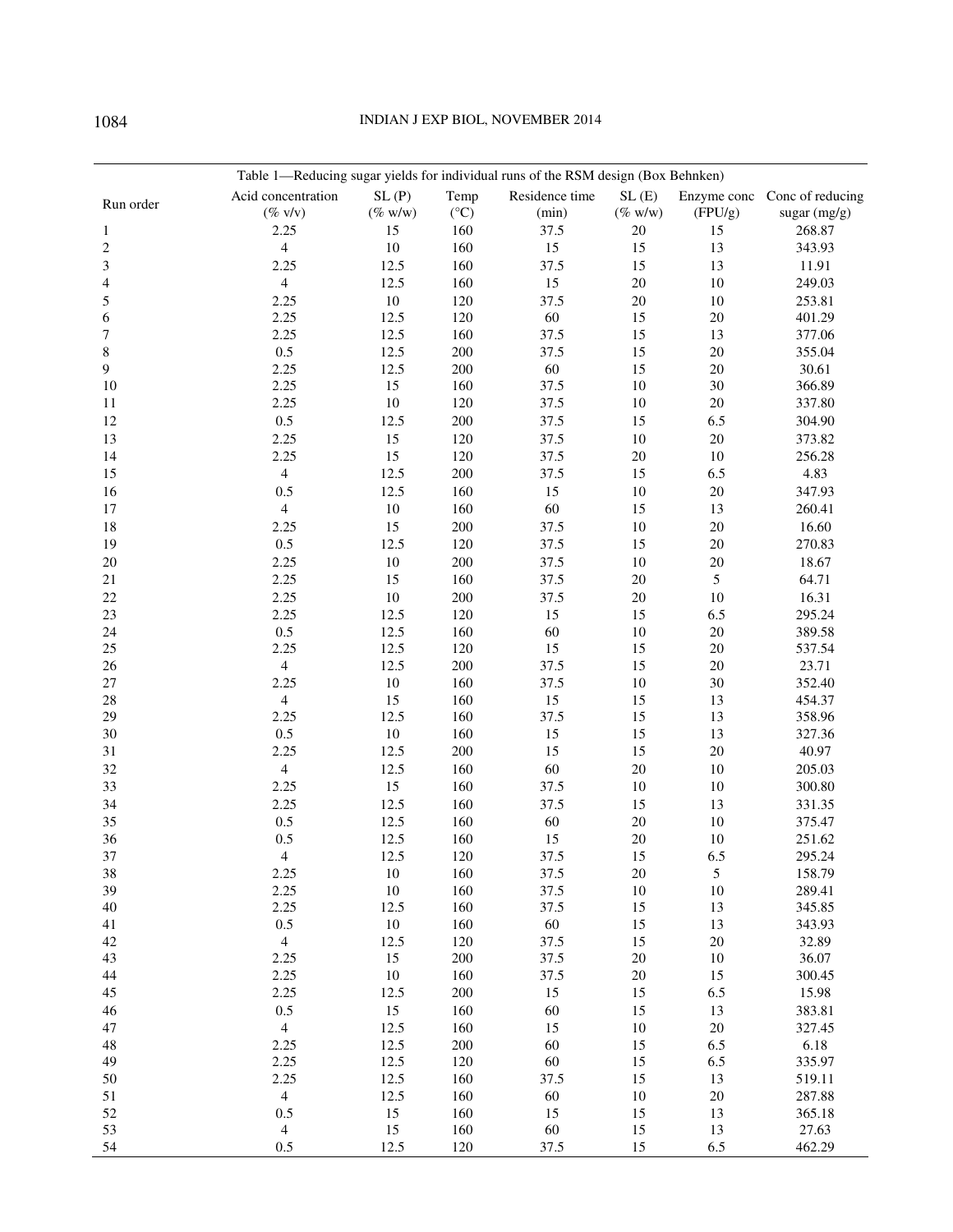with  $64\%$  (v/v)  $H_2SO_4$  until complete dissolution of the sample had occurred. Cellulose and hemicelluloses fractions were analysed from liquid portion by HPLC using Rezex RPM carbohydrate column (Phenomenex) with flow rate of 0.6 mL/min and deionised water as mobile phase. The lignin and ash was estimated from solid portions.

## **Results and Discussion**

*Optimisation of pretreatment of sorghum*— Pretreatment is the prior step to the enzymatic hydrolysis. In the present study both the pretreatment and enzymatic hydrolysis were optimized in a single experimental model so as to find the possible optimum conditions among the combinations of independent variables. Many different methods have been studied for pretreatment of sorghum biomass such as microwave pretreatment<sup>11</sup>, acid pretreatment<sup>12</sup>, alkali pretreatment<sup>13</sup> and dilute ammonia pretreatment $14$ . Pretreatment with mineral acids lead to hydrolysis of hemicelluloses which results in the reducing sugars being available in the pretreatment liquor<sup>8</sup>. In the present study, dilute acid pretreatment is preferred as hemicellulose fraction obtained in liquid fraction after pretreatment can be used for production of value added products like amino acids.

Initially, various acids such as  $H_2SO_4$ , HCl and  $HNO<sub>3</sub>$  were tried as pretreatment reagent at 2% (v/v) with biomass loading 5% (w/w) and pretreatment temperature at 120 °C for 30 min. Among these reagents,  $H_2SO_4$  was found to be the best based on the reducing sugar yield (data not shown). Hence further pretreatment process was optimised with dilute  $H_2SO_4$ .

A Box Behnken design was used for the optimization of parameters for pretreatment and enzymatic hydrolysis to achieve maximum reducing sugar yield. The 54 experiments were carried out as per the design and the results were analysed. Response surface curves were plotted to find out the interaction of variables and to determine the optimum level of each variable for maximum response. The surface plots showing the interaction between a pair of factors on reducing sugar yield are given in Fig. 1.

The effect of solid loading in pretreatment and acid concentration on sugar yield is shown in Fig. 1a. At



Fig. 1—Interaction plots of Box Behnken design for effect of various parameters on reducing sugar (RS) yield, (a) Surface plot on effect of acid concentration and pretreatment biomass loading SL(P), (b) Surface plot on effect of acid concentration and temperature, (c) Surface plot on effect of residence time and temperature, (d) Surface plot on effect of enzyme concentration and solid loading SL(E) during enzymatic hydrolysis.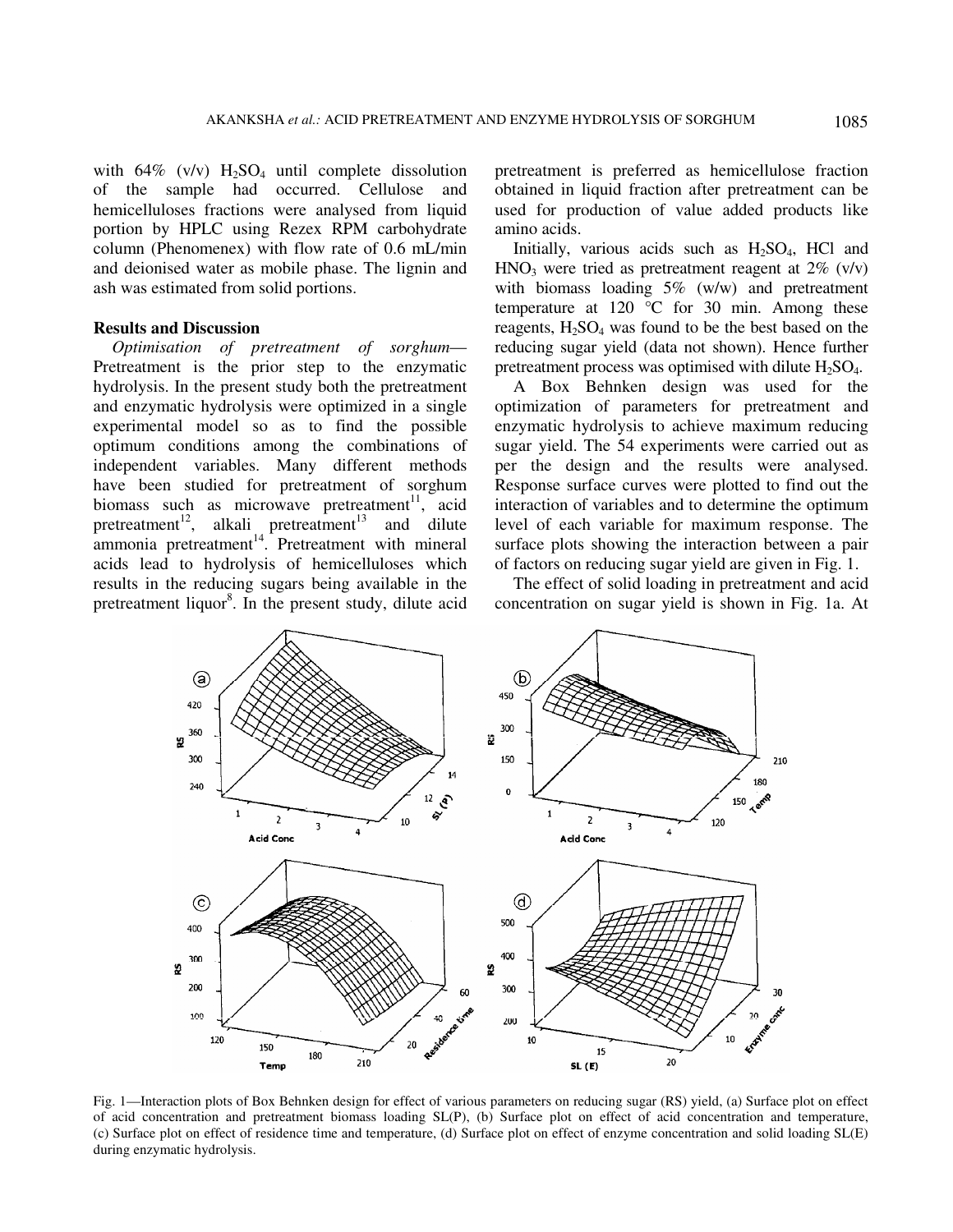biomass loading of 11-14% and acid concentration of 0.5-1%, maximum reducing sugar yield was observed  $(0.4g/g)$ . Further increase in biomass loading did not show any further increase in the sugar level. For pretreatment, an optimal substrate concentration is required and any further increase in substrate concentration results in lesser availability of moisture which at high temperature results in charring of the substrate.

Figure 1b shows reducing sugar yield as a function of acid concentration and pretreatment temperature. It was observed that at high acid concentration the reducing sugar yield was less. Maximum reducing sugar yield was observed at  $1\%$  (v/v)  $H_2SO_4$ concentration. The lesser yield of sugars at higher acid concentration might be due to the formation of inhibitors.

Pretreatment temperature and residence time have a significant impact on sugar yield. The study showed that the increase of pretreatment temperature beyond 150 °C has a negative impact on sugar yield. It was also observed that the residence time should be less (15 min) for maximizing the sugar yield (Fig. 1c).

Figure 1d shows the interaction between enzyme concentration and solid loading during enzymatic hydrolysis. It was found that lower solid loading is favourable for enzymatic hydrolysis. At high solid loading, the amount of available free water becomes less, which in turn decreases the hydrolysis efficiency. High biomass loading is associated with difficulties in mixing as well as end-product inhibition.

From the optimisation plot (Fig. 2), it was observed that there is a linear decrease in residual sugar as acid concentration was increased from 0.5 to 4%. In case of solid loading during hydrolysis as well as pretreatment process, a linear rise in reducing sugar was observed as the solid loading was increased. A highest value of reducing sugar was obtained at the temperature of 150 °C. At lower temperatures, pretreatment was not that effective and at



Fig. 2—Optimization plot obtained from analysis of individual run from Box Behnken model.

temperatures higher than 150 °C the sugars may have been degraded further to furfurals and other toxic compounds. A linear decrease in reducing sugar was observed for increase in residence time of pretreatment. High concentration of acid and high temperature of pretreatment within short time produced better hydrolysis yield $15,16$ . In contradiction, maximum production of sugars was obtained at moderate conditions like medium temperature, low acid concentration and less time.

There was a linear increase in reducing sugar yield as the enzyme concentration was increased from 5 to 30 FPU/g of substrate. The results from this study were consistent with Jeya *et al*<sup>17</sup>. From the optimisation plot, the optimum saccharification condition was 20% (w/w) of the acid pretreated sorghum and 30 FPU/g-substrate of cellulase at 50 °C to get the maximum yield of sugar. It is a well known that as enzyme concentration increases, the hydrolysis yields will also increase<sup>18, 19</sup>. But, the cost of enzyme being one of the bottlenecks in the process, it should be as minimum as possible so as to get economically viable process. A high saccharification rate should be achieved at minimum enzyme concentration over short times. So, for the rest of process optimisation, the hydrolysis conditions were maintained as 20 FPU/g substrate of enzyme with 10% solid loading.

From the model, the optimised pretreatment conditions obtained were 15% (w/w) biomass loading with  $0.5\%$  (v/v) H<sub>2</sub>SO<sub>4</sub> for 15 min at 150 °C to get maximum yield of RS. The optimum  $H<sub>2</sub>SO<sub>4</sub>$ concentration obtained, i.e. 0.5%, was the lowest value of acid concentration used in this model. Therefore, the range of acid concentration below 0.5% needs to be screened. Also, the coefficient of determination  $(R^2)$  value obtained for this model was comparatively low i.e. 65.52% with composite desirability (D value) 0.779. Therefore, another model was designed where only two variables i.e. solid loading and acid concentration for pretreatment were optimised (Table 2). The surface plot of sugar yield based on acid concentration and solid loading shows that as the acid concentration decreases, solid loading can be further increased (Fig. 3). As shown in Fig. 4, the optimised conditions predicted with this model were 0.37% (v/v) acid concentration and 16% solid loading to get 0.325 (g/g) predicted yield, while the actual obtained yield was 0.408 (g/g) which shows 66.66% efficiency (considering theoretical maximum yield .i.e.  $0.612$  g/g). The significance of each of the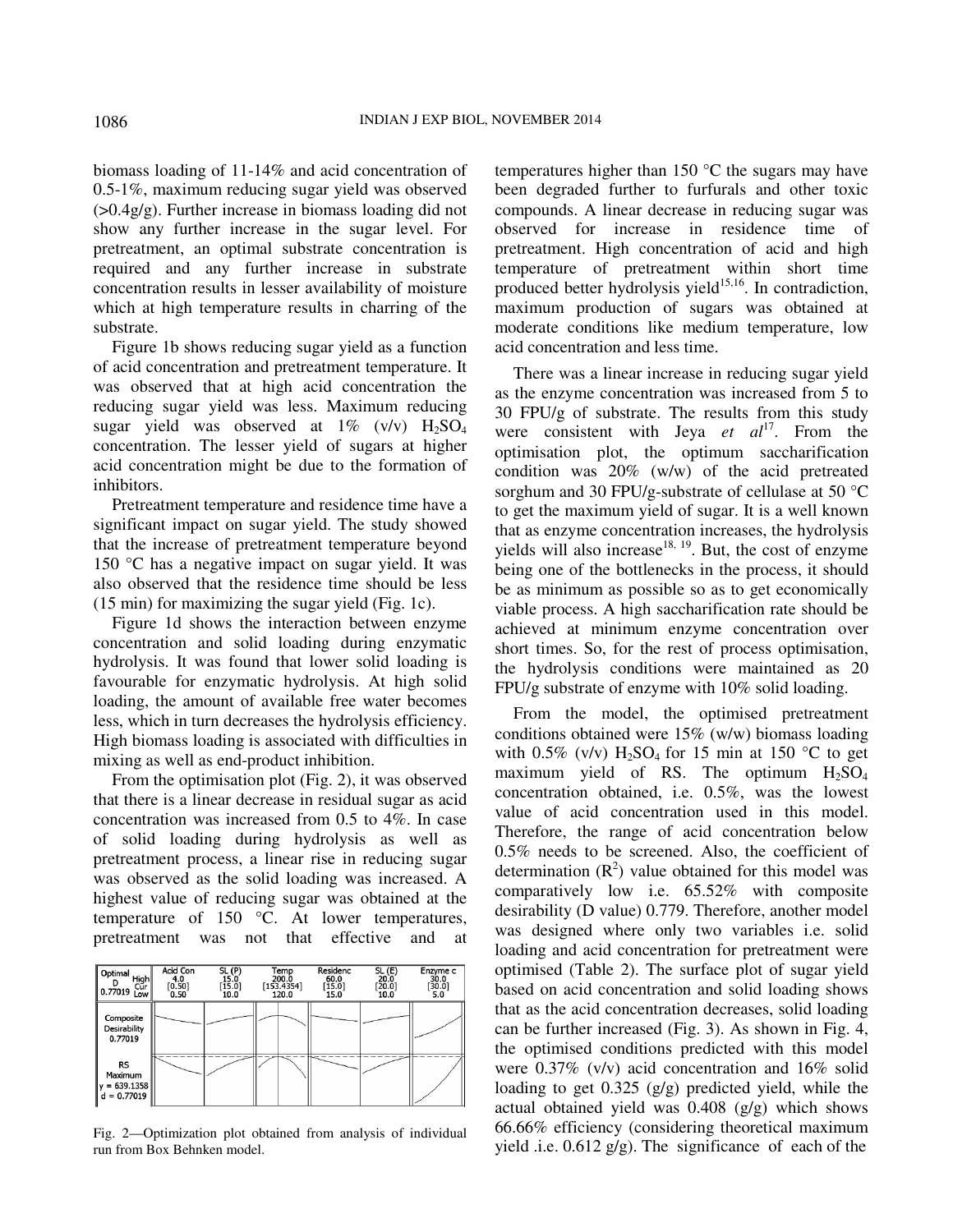| Table 2—Reducing sugar yields for individual runs of<br>the CCD model |                                  |                     |                                    |  |  |  |
|-----------------------------------------------------------------------|----------------------------------|---------------------|------------------------------------|--|--|--|
| Run order                                                             | Acid concentration<br>$(\%$ v/v) | SL(P)<br>$(\%$ w/w) | Conc of reducing<br>sugar $(mg/g)$ |  |  |  |
| 1                                                                     | 2.5                              | 12.5                | 250.23                             |  |  |  |
| 2                                                                     | 2.5                              | 8.96                | 258.44                             |  |  |  |
| 3                                                                     | 2.5                              | 12.5                | 240.42                             |  |  |  |
| 4                                                                     | 2.5                              | 12.5                | 242.02                             |  |  |  |
| 5                                                                     | 0.37                             | 12.5                | 267.51                             |  |  |  |
| 6                                                                     | 2.5                              | 16.03               | 284.42                             |  |  |  |
| 7                                                                     | 1                                | 15                  | 302.31                             |  |  |  |
| 8                                                                     | 1                                | 10                  | 260.40                             |  |  |  |
| 9                                                                     | 4.62                             | 12.5                | 207.58                             |  |  |  |
| 10                                                                    | 4                                | 10                  | 221.18                             |  |  |  |
| 11                                                                    | 2.5                              | 12.5                | 245.94                             |  |  |  |
| 12                                                                    | $\overline{4}$                   | 15                  | 245.82                             |  |  |  |
| 13                                                                    | 2.5                              | 12.5                | 246.80                             |  |  |  |



Fig. 3—Interaction between acid concentration and solid loading (SL) in pretreatment for reducing sugar yield (RS) from CCD model.



Fig. 4—Optimization plot obtained from analysis of individual run from central composite design

coefficients was checked by P-value. The regression coefficient for reducing sugar yield was found to be best with both acid concentration and solid loading with P-value 0.000 for both of them. The coefficient of determination  $(R^2)$  was found to be 97.16% and 1.00 was the composite desirability (D value) observed with this model, which proves the significance of the model (Table 3). From the above total study, the optimum pretreatment conditions obtained were 16% of sorghum biomass, 0.37%  $H<sub>2</sub>SO<sub>4</sub>$  at 150 °C for 15 min.

The yield of total reducing sugars obtained here (0.408 (g/g) of sorghum) is comparatively higher than the other pretreatment methods tried earlier with the sorghum biomass. A report by Phuengjayaem  $et$   $al^{20}$ , where the pretreatment conditions for sorghum biomass employed were  $3\%$  dilute H<sub>2</sub>SO<sub>4</sub> with 10% of solid loading pretreated at 120 °C for 10 min and saccharification conditions were 30 FPU/g substrate, 2.5% loading, at 40 °C and *p*H 4 in 96 h gave the total sugar of 0.366 (g/g) of sorghum biomass. Choudhary *et al.*<sup>11</sup> reached sugar concentration 0.398 (g/ g) bagasse from microwave pretreated sweet sorghum bagasse followed by enzymatic saccharification. Ban *et al*. <sup>21</sup> reported the largest yield of reducing sugar of 0.3024 (g/g) of sorghum with phosphoric acid pretreatment at concentration 80 g/L, temperature 120 °C, 10 % solid loading and 80 min time.

Increase in the temperature and acid concentration during pretreatment leads to increased formation of inhibitors, such as acetic acid, formic acid, furfural and 5-hydroxymethyl furfural (HMF) in pretreatment liquor<sup>22</sup>. However, the concentrations of the inhibiting compounds detected in liquor, in the present study, were lower than those reported to inhibit the bioconversion of lignocellulosics to ethanol<sup>23</sup>. The concentrations of inhibitors were measured in pretreatment liquor obtained from the optimum pretreatment conditions (0.37% v/v acid; 150 °C; 15 min at 16% w/w sorghum loading) and found to be 4.32, 2.46, and 0.66 g/L for acetic acid, formic acid and HMF, respectively. These pretreatment conditions are thus giving rise to formation of inhibitors in low concentrations and are, therefore, advantageous as the liquor obtained can be further used for production of value added products.

Analysis of sugars in the liquor obtained after pretreatment with optimized condition revealed the release of the total sugar  $53.634\pm0.1$  mg/g of sorghum biomass during pretreatment. Out of this total sugar, xylose was contributing the major fraction i.e.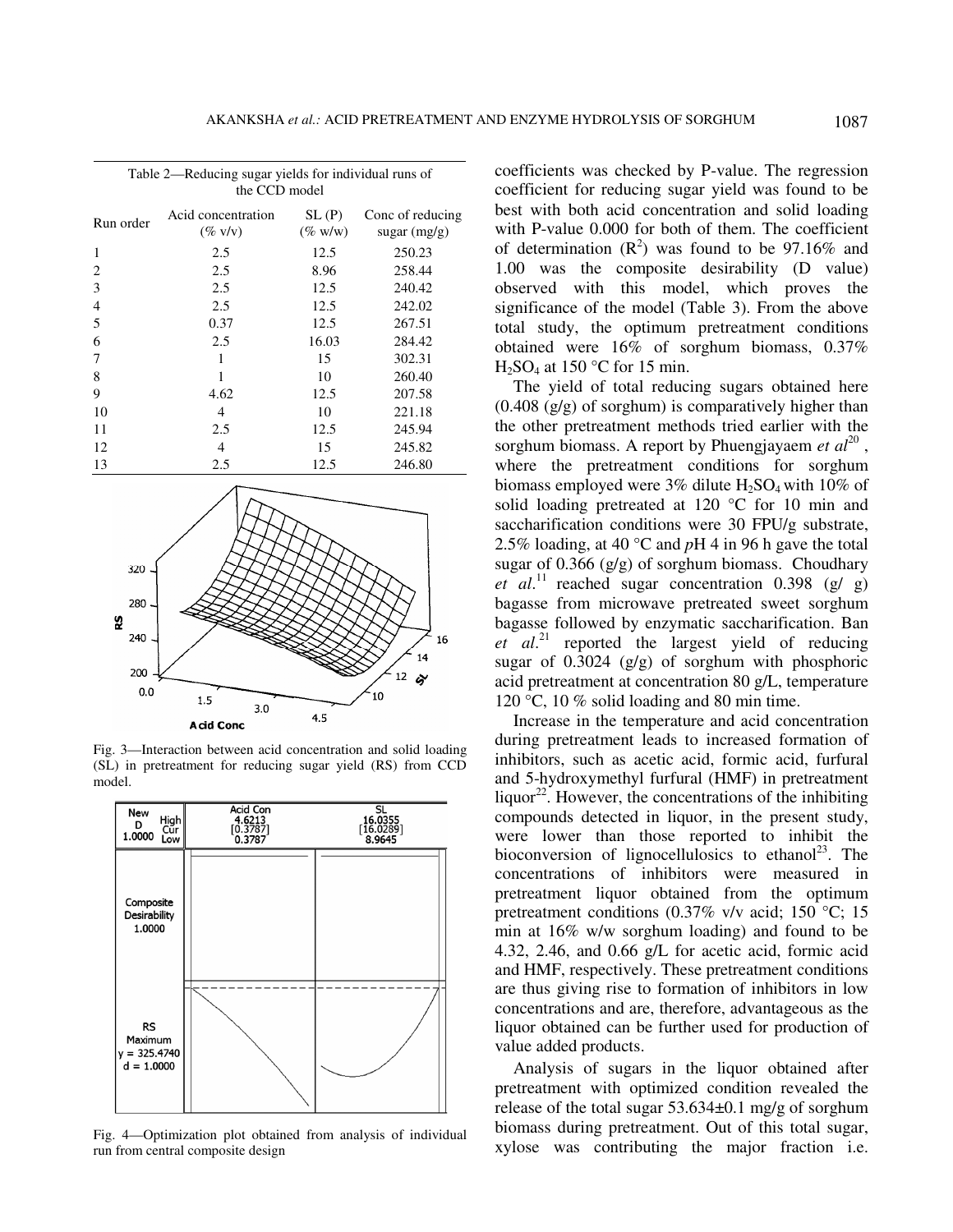|                                                           | Table 3—Estimated regression coefficients and analysis of variance for reducing sugar yield for CCD model |         |         |           |       |              |  |
|-----------------------------------------------------------|-----------------------------------------------------------------------------------------------------------|---------|---------|-----------|-------|--------------|--|
| Term                                                      | Coef                                                                                                      | SE Coef |         | T         |       | P            |  |
| Constant                                                  | 245.082                                                                                                   | 2.418   |         | 101.351   |       | 0.000        |  |
| Acid conc.                                                | $-22.558$                                                                                                 | 1.912   |         | $-11.800$ |       | 0.000        |  |
| <b>SL</b>                                                 | 12.911                                                                                                    | 1.912   |         | 6.754     |       | 0.000        |  |
| Acid conc.*Acid conc.                                     | $-3.034$                                                                                                  | 2.050   |         | $-1.480$  |       | 0.182        |  |
| $SL*SL$                                                   | 13.909                                                                                                    | 2.050   |         | 6.785     | 0.000 |              |  |
| Acid conc.*SL                                             | $-4.318$                                                                                                  | 2.704   |         | $-1.597$  |       | 0.154        |  |
| $R-Sq = 97.16\% R-Sq(pred) = 84.50\% R-Sq(adj) = 95.12\%$ |                                                                                                           |         |         |           |       |              |  |
| Source                                                    | DF                                                                                                        | Seq SS  | Adj SS  | Adj MS    | F     | $\mathbf{P}$ |  |
| Regression                                                | 5                                                                                                         | 6991.22 | 6991.22 | 1398.24   | 47.82 | 0.000        |  |
| Linear                                                    | 2                                                                                                         | 5404.53 | 5404.53 | 2702.27   | 92.43 | 0.000        |  |
| Square                                                    | 2                                                                                                         | 1512.12 | 1512.12 | 756.06    | 25.86 | 0.001        |  |
| Interaction                                               |                                                                                                           | 74.56   | 74.56   | 74.56     | 2.55  | 0.154        |  |
| Residual error                                            |                                                                                                           | 204.66  | 204.66  | 29.24     |       |              |  |
| Lack-of-Fit                                               | 3                                                                                                         | 143.36  | 143.36  | 47.79     | 3.12  | 0.150        |  |
| Pure Error                                                | 4                                                                                                         | 61.30   | 61.30   | 15.32     |       |              |  |
| Total                                                     | 12                                                                                                        | 7195.88 |         |           |       |              |  |

Table 4—Comparative compositional analysis of native and acid pretreated sorghum

|                                                          | Composition analysis $(\%)$ |                                       |            |             |  |
|----------------------------------------------------------|-----------------------------|---------------------------------------|------------|-------------|--|
| Type of biomass                                          |                             | Cellulose Hemicellulose Lignin Others |            |             |  |
| Native Sorghum                                           | 39.57                       | 13.63                                 |            | 20.63 26.30 |  |
| Acid pretreated<br>Sorghum<br>(Optimised)<br>conditions) | 56.73                       | 8.96                                  | 30.21 6.92 |             |  |

42.736±0.067 mg/g while rest were 10.436±0.004 mg/g glucose, 0.459±0.002 mg/g cellobiose and  $0.003\pm0.000$  mg/g arabinose. It is apparent from these results that the dilute  $H_2SO_4$  pretreatment was more directed to hemicellulose hydrolysis into pentose sugars, while the cellulose fraction was least affected. This condition is also idyllic for pretreatment as cellulose is intact in pretreated solid fraction which will be available as hexose sugars after saccharification.

*Compositional analysis of native and pretreated sorghum biomass*—Chemical compositional analysis of lignocellulosic biomass is important in order to know the percent constituent polymers (cellulose, hemicelluloses and lignin) present in them. It may provide an insight into the yield of bioethanol depending on the percentage of these polymers. The comparison of percentages of the different polymers in both native as well as acid pretreated sorghum is shown in Table 4. From this data, it can be concluded that the changes occurring in composition of sorghum during pretreatment were desirable as the cellulose percentage was found to be increased in pretreated one. The dilute sulfuric acid pretreatment in sorghum biomass exhibited the augmentation of cellulose composition by 43.37%, while the hemicellulose composition decreased by 34.26% as compared to native sorghum biomass.

### **Conclusion**

The optimised pretreatment conditions for dilute acid pretreatment of sorghum biomass were  $0.37\%$  (v/v)  $H_2SO_4$  with  $16\%$  (w/w) loading of sorghum at 150 °C for 15 min. Total reducing sugars reached the maximum of  $0.408$  (g/g) after 48 h of enzymatic hydrolysis at 20 FPU/g of solid at 10% loading. The dilute acid pretreatment partially removed hemicellulose which led to increase the total hydrolysis efficiency up to 66.74%. Dilute  $H_2SO_4$  pretreatment in sorghum biomass exhibited the increase in cellulose composition by 43.37%, while the hemicellulose composition decreased by 34.26% in pretreated sorghum biomass. The optimised pretreatment process is effective and efficient because of mild conditions, directed hemicellulose hydrolysis and low inhibitor production during pretreatment and thus, eventually leading to higher efficiency of process. The process will also be cost effective as the residence time of pretreatment process is comparatively less.

#### **Acknowledgment**

The authors are grateful to Ministry of New and Renewable Energy (MNRE), New Delhi for financial support.